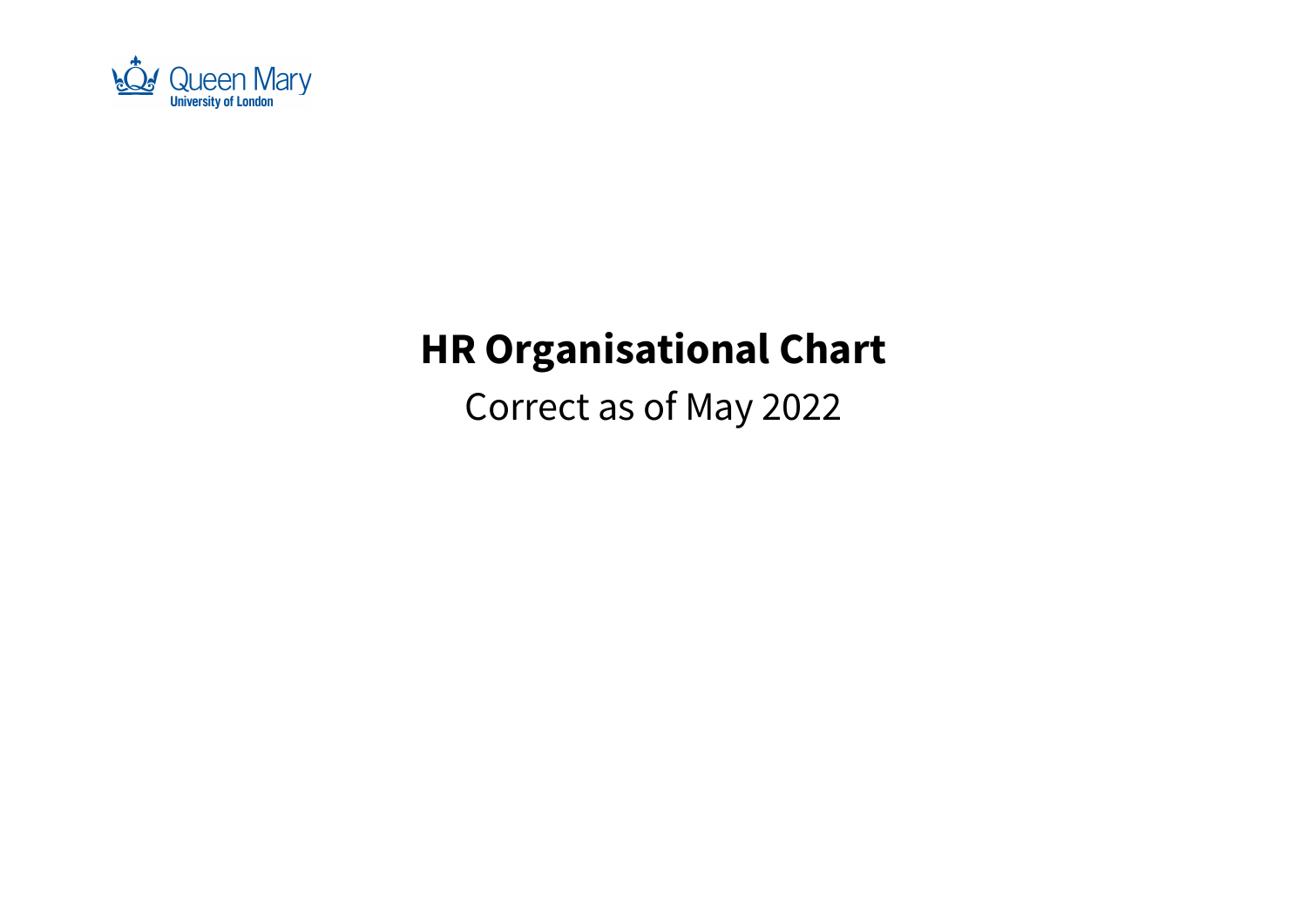

# HR Leadership Team

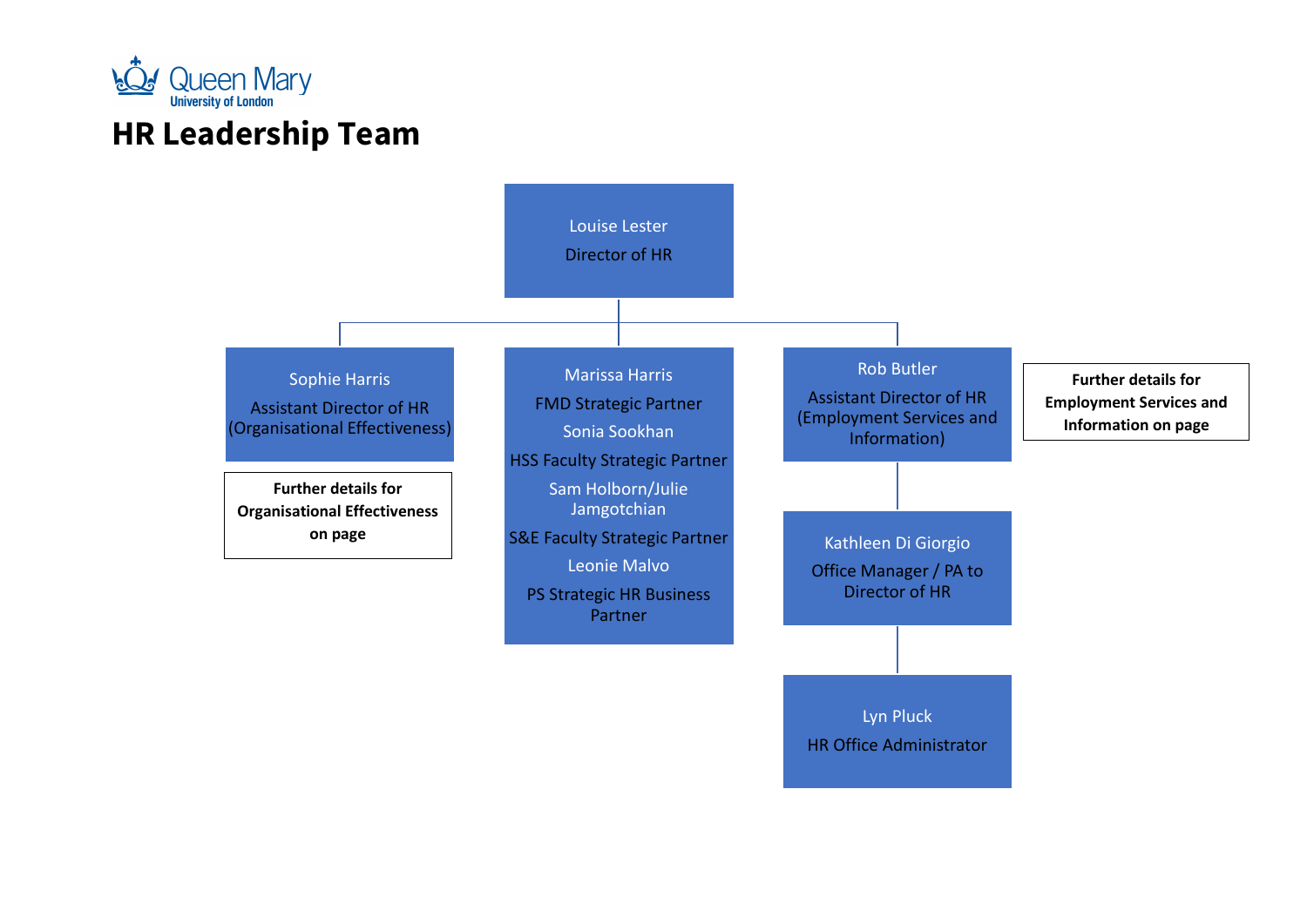

#### Equality, Diversity & Inclusion team

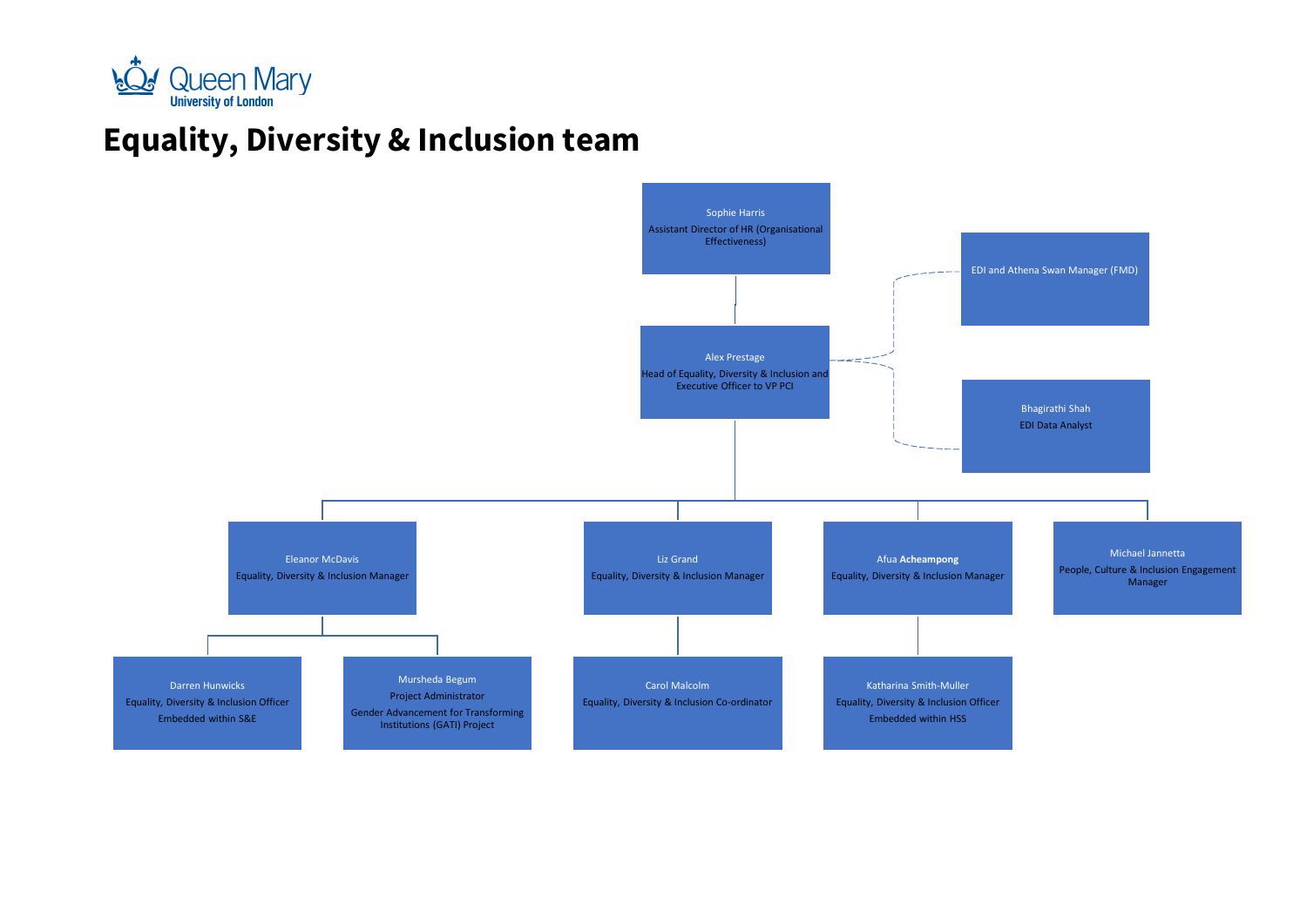

# Organisational and Professional Development team

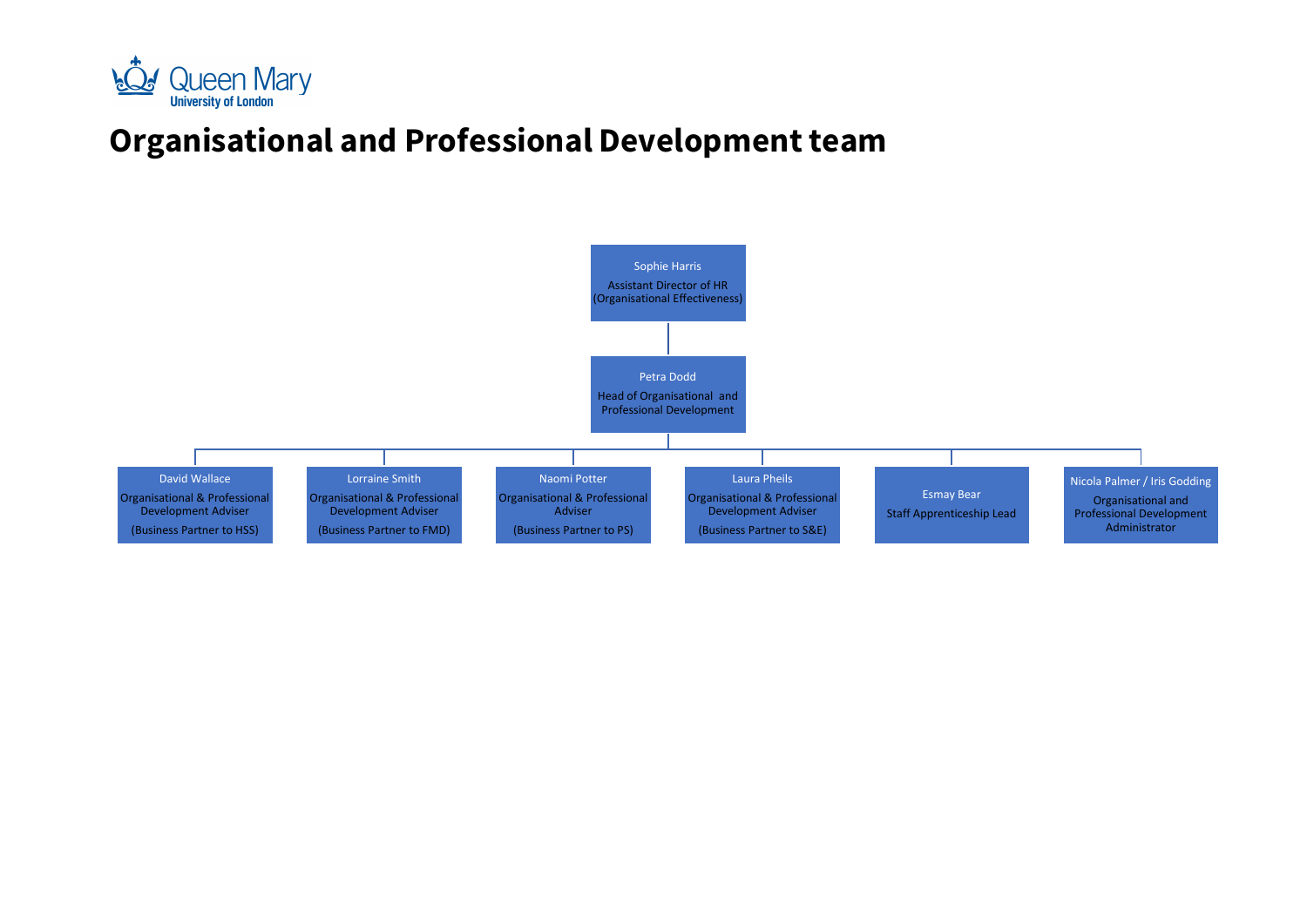

# Employee Relations team